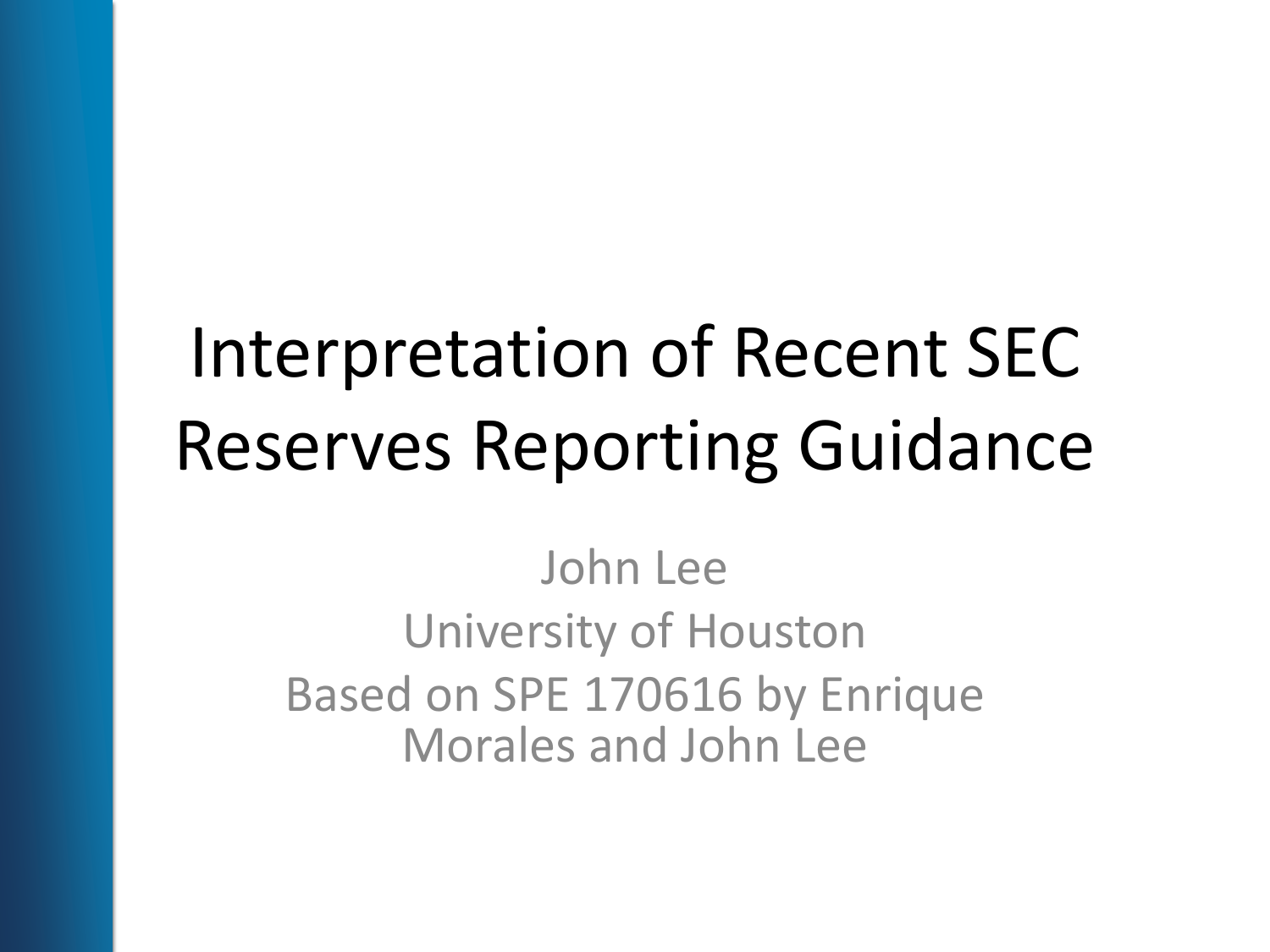### Sources of Guidance on SEC Rules

- The regulations themselves (not always read with care by filers)
- Formal guidance issued by SEC staff in October, 2009 and May, 2013
- Public presentations by SEC staff as late as June, 2014 (e.g., John Hodgin, SPEE Annual Meeting, June 2014)
- Comment letter and response exchanges, 2010 to present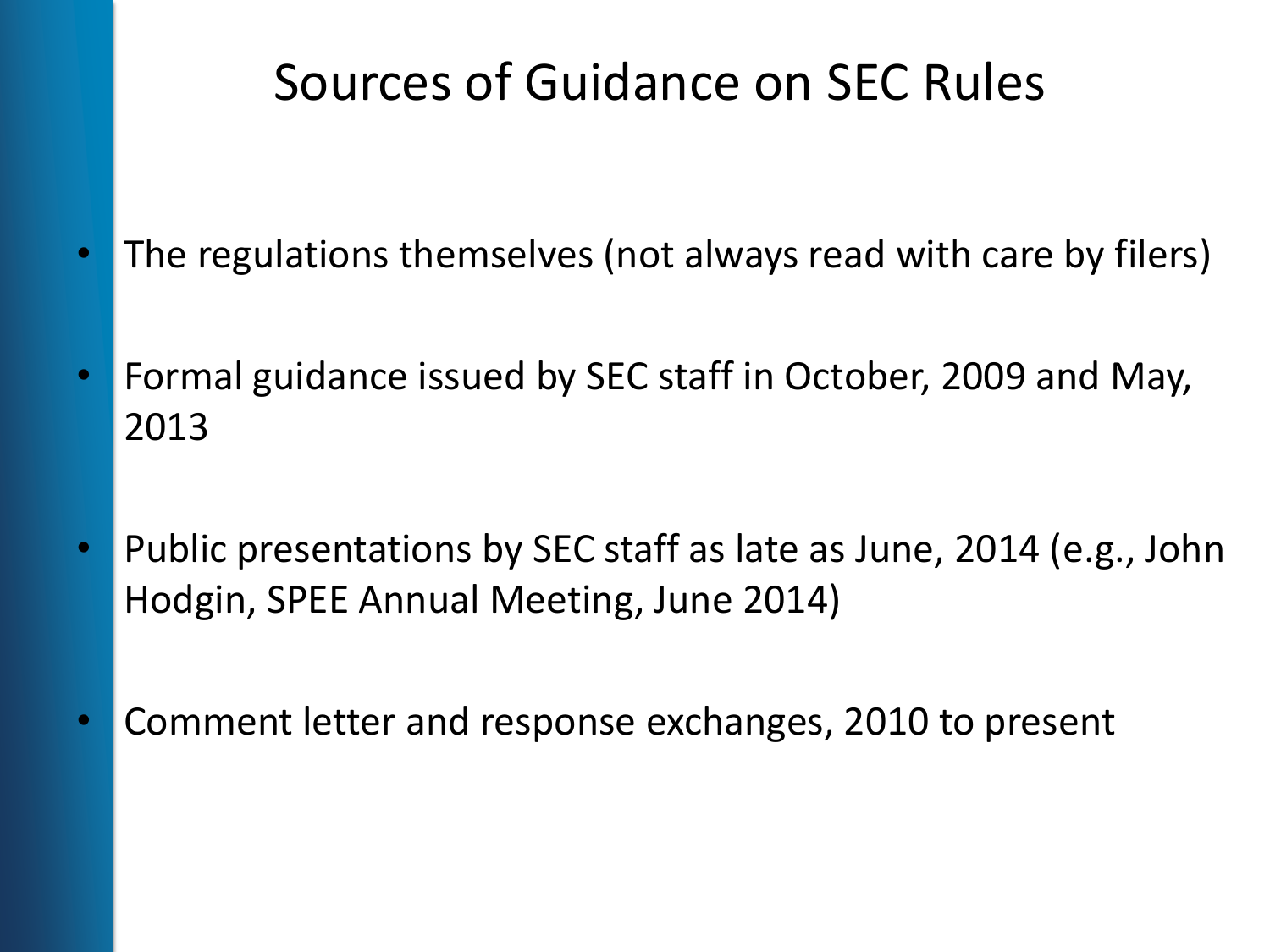# Key Issues Raised by SEC

- Proved undeveloped reserves
	- Amount of PUD's converted to proved reserves during year
	- Annual PUD conversion rate
	- PUD reserves that take more than 5 years to mature to developed reserves
	- PUD reserves and undeveloped acreage
- NGL disclosures
- Project definition
- PUD locations more than one offset from existing producers
- Third party reports
- Changes in proved reserves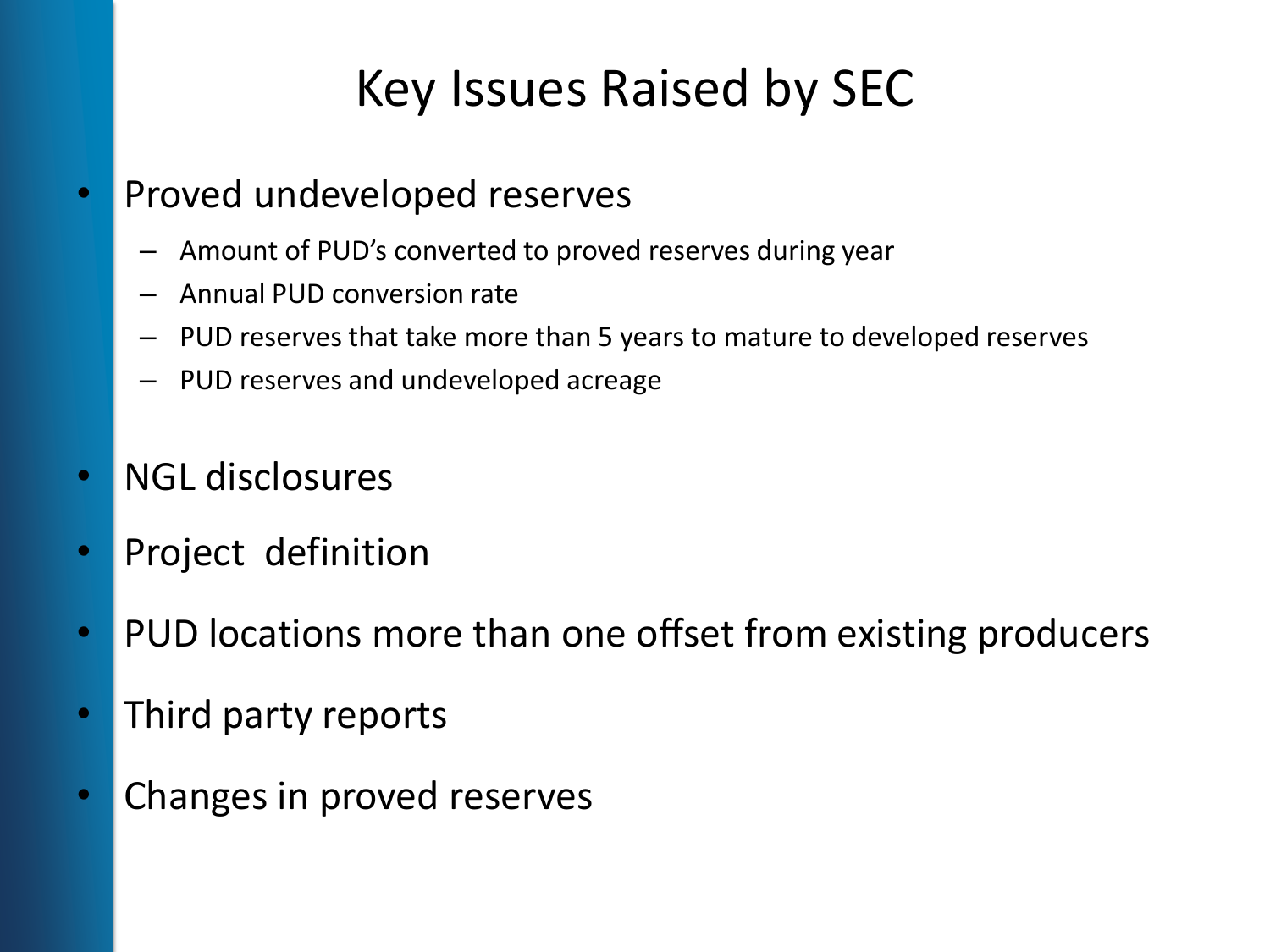### Sources of Information Reviewed for Our Study

- Regulations, formal guidance, public presentations
- Comment letters and responses from 60 companies during reporting cycles 2009, 2010, 2011, 2012

**Finding:** Different views, interpretations, and misunderstandings continue to exist as to what regulations require and what SEC staff will accept

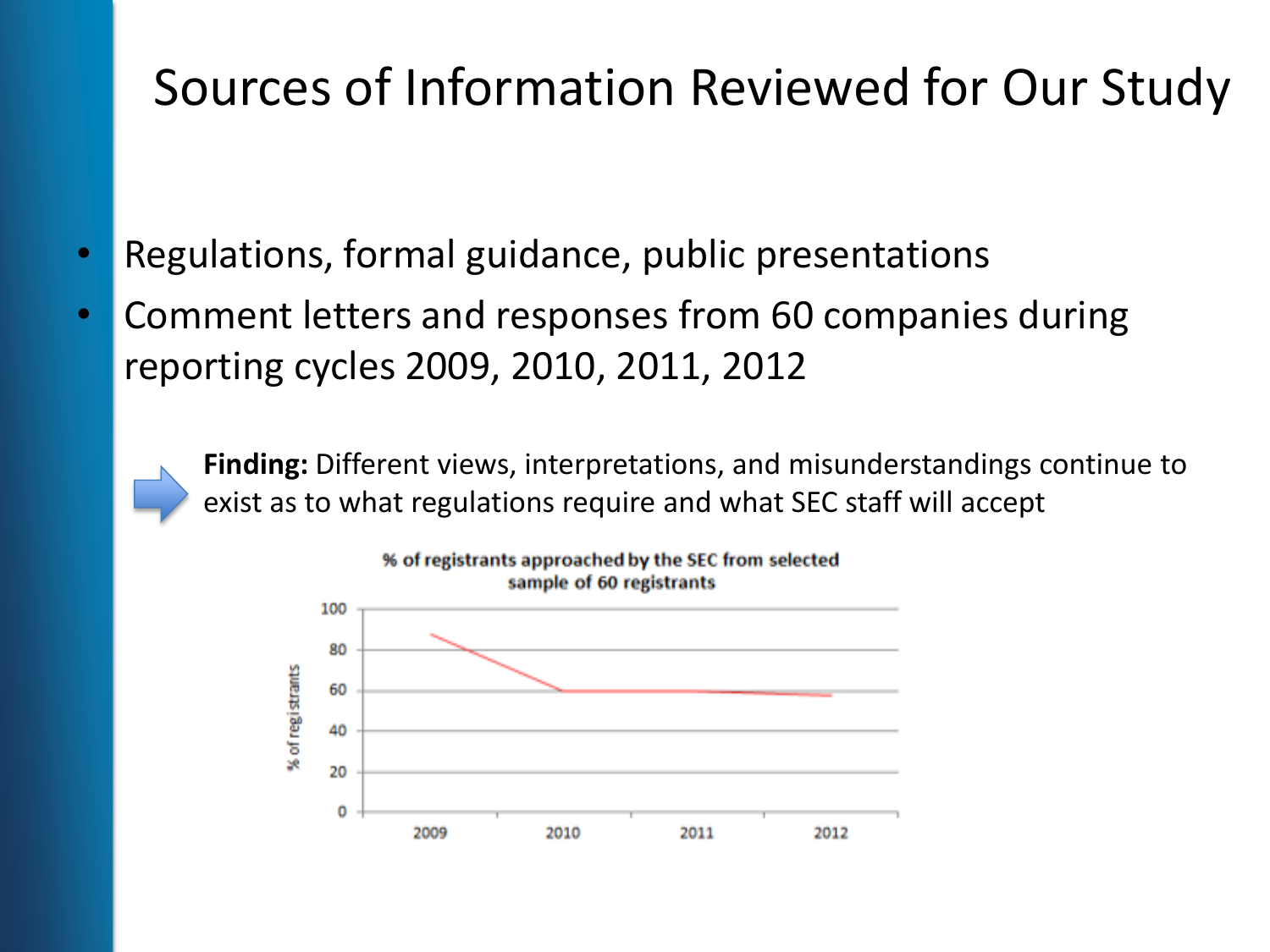# Some Statistics on 60 Companies Reviewed

#### • All 60 filers approached at least once

- 88% approached by SEC in connection with 2009 filings
- 60% approached each year in filings for 2010, 2011, 2012
- 22% approached four times
- 34% approached three times
- 32% approached two times
- 12% approached only once
- Most frequently scrutinized companies (3 or 4 inquiries in last 4 years) are among largest companies and companies with relatively large component of unconventional resources in their portfolios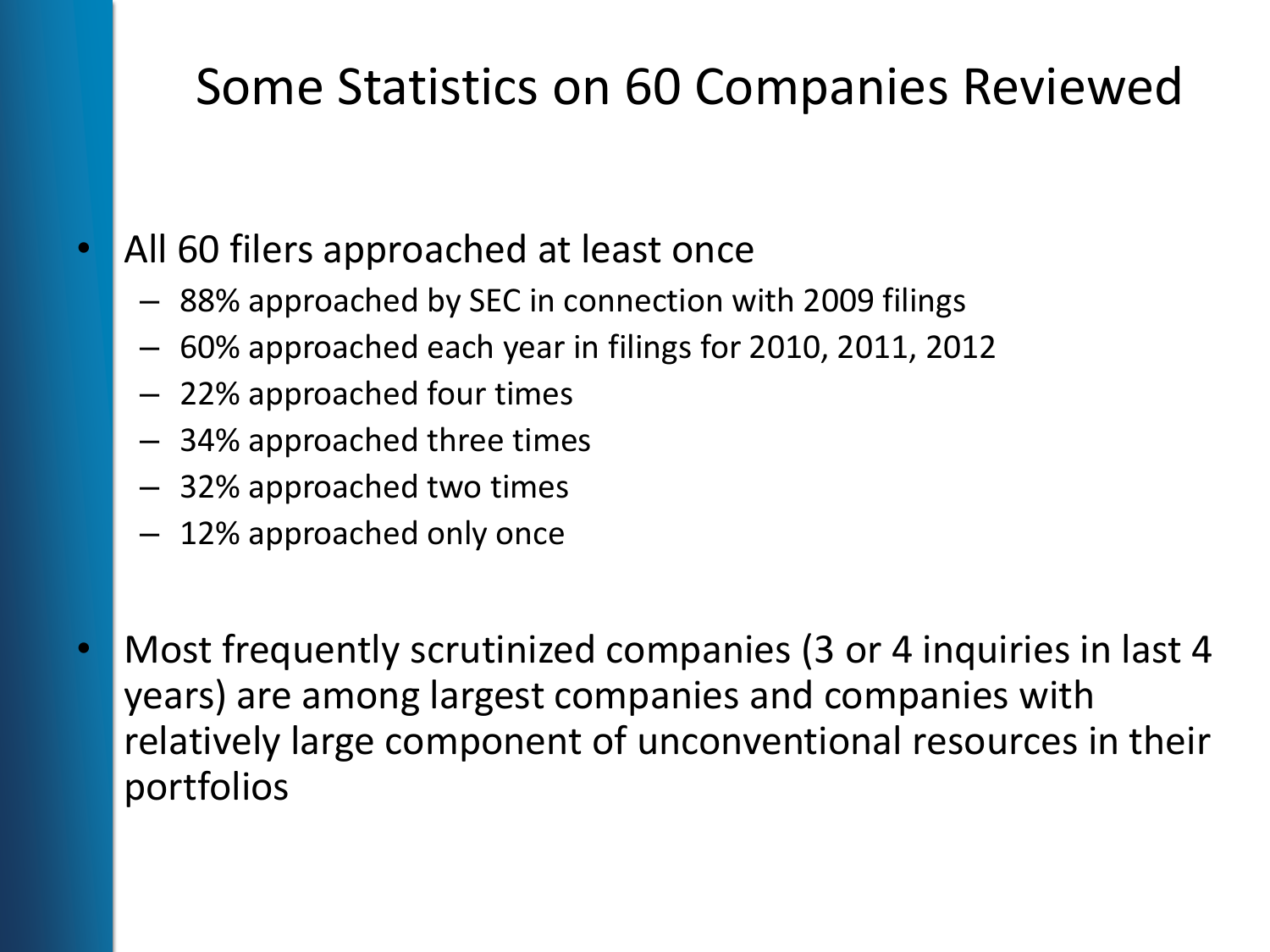# Key Issue 1 Raised by SEC Staff: Proved Undeveloped Reserves

#### • Amount of PUD's converted to developed reserves during year

- Problem: volumes simply omitted in some filings, despite requirement in S-K 1203 (b)
- Solution simple: always provide volumes in filings

#### • PUD reserves at year end and reconciliation of annual PUD reserves changes

- Problem: Changes in reserves volumes disclosed, but not with sufficient clarity or completeness to allow proper reconciliation
- Possible solution: Provide table in filing with following contents, which satisfies S-K 1203 and FASB ASC 932-235-50-5 requirements:

#### Changes to proved undeveloped reserves during the year

Volume (MMboe)

| - Proved undeveloped reserves at 1 January XXXX           | AA        |
|-----------------------------------------------------------|-----------|
| - Revisions of previous estimates                         | <b>BB</b> |
| - Improved recovery                                       | <b>CC</b> |
| - Extensions and discoveries                              | <b>DD</b> |
| - Purchases                                               | EE        |
| $-$ Sales                                                 | (FF)      |
| - Conversion to proved developed reserves during the year | (GG)      |
| - Proved undeveloped reserves at 31 December XXXX         | 77        |
|                                                           |           |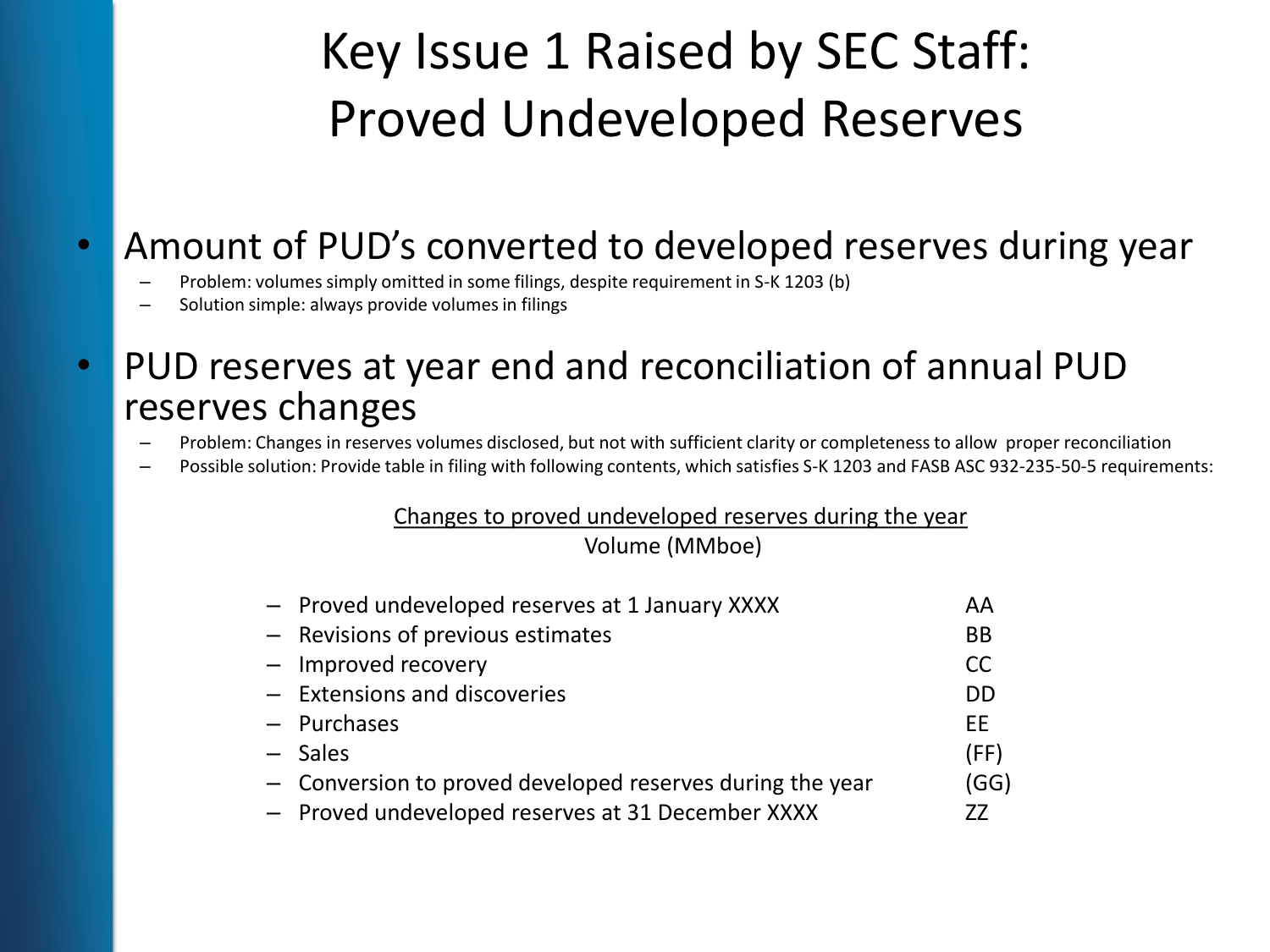# Key Issue 1: Proved Undeveloped Reserves (Cont'd)

#### • Annual PUD conversion rate

- Target: average 20% conversion per year
- Problem: life not so simple; conversion occurs in 'spurts'; which SEC accepts when explanation provided
- Possible solution: provide clear and complete explanation
- PUD reserves that take more than 5 years to mature to developed
	- 5-year rule applicable only to proved reserves
	- Exceptions rare, particularly in North American resource plays
	- Helpful disclosures for readers of filing (not required):
		- Specify total PUD reserves volume that will not be developed within 5 years of first disclosure
		- Make simple statement like 'There are no PUD reserves that will be developed more than 5 years after initial disclosure'

#### • PUD reserves and undeveloped acreage

– Few or no projects with development dates immediately before or after acreage expires should be disclosed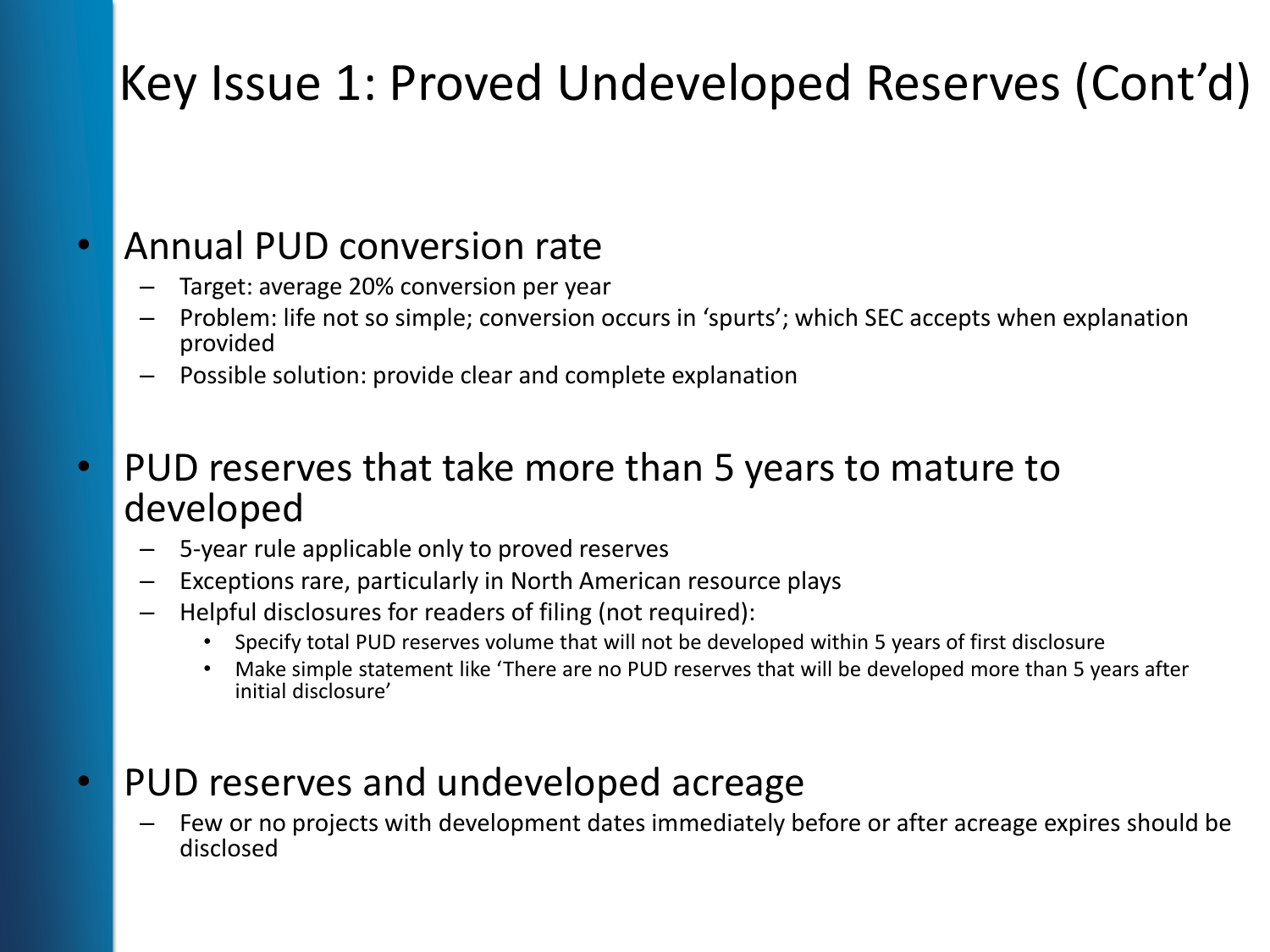### Key Issue 2: NGL Disclosures

- SEC staff interpretation: Discussion of S-K item 1204 in final rules, section IV B.5 and FASB ASC 932-235-50-4(a) and FASB ASC 932-235-50-6 require separate disclosure of NGL's
- Allusion to 'materiality' appears in item 1202 but not 1204
	- Problem: Opinions vary as to criterion for materiality: 5%, 10%, 15% often quoted. Because of wording in item 1204, SEC staff seems to disagree with all
	- Example quote from comment letter: 'As the disclosure requirements of item 1204 are not conditioned upon a significance criteria or threshold, we are not in a position to agree with your assessment."
- Possible solution: Disclose NGL's separately regardless of perceptions about materiality. During the last three years more and more companies have disclosed NGL's separately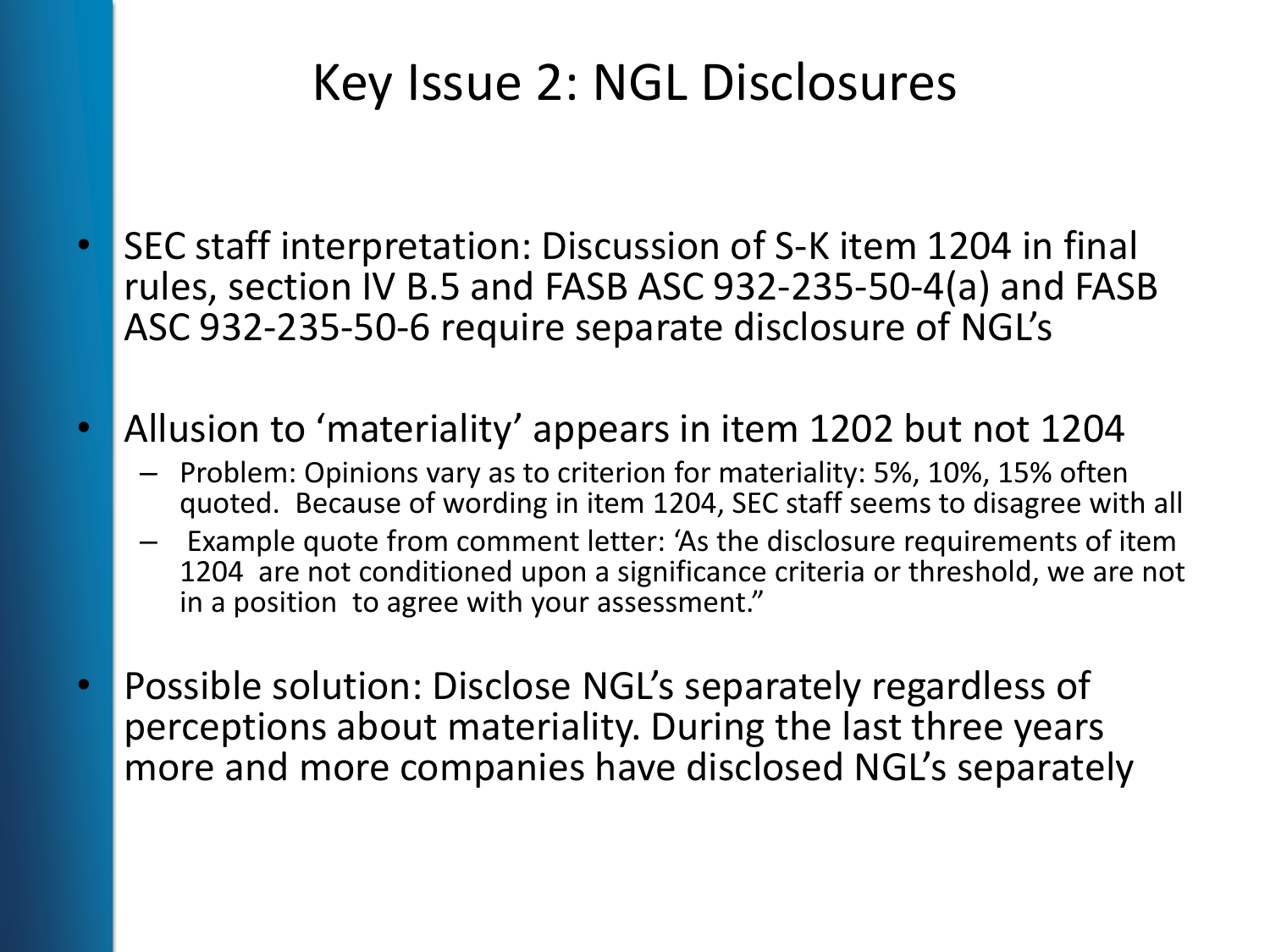# Key Issue 3: Project Definition

- Problem: Some filers content that drilling programs requiring more than 5 years to complete constitute single projects and argue that initiation of project allows disclosure of PUD's up to time drilling program is completed
- Solution: SEC will not allow this practice in typical North American resource plays
- Quotes from comment letters:
	- "It appears to us that the drilling programs are composed of individual wells, each comprising a separate project that should be initiated within 5 years of booking to claim PUD reserves."
	- "It appears that the U.S. proved undeveloped reserves scheduled for drilling beyond 5 years have the characteristics of drilling programs, not separate projects."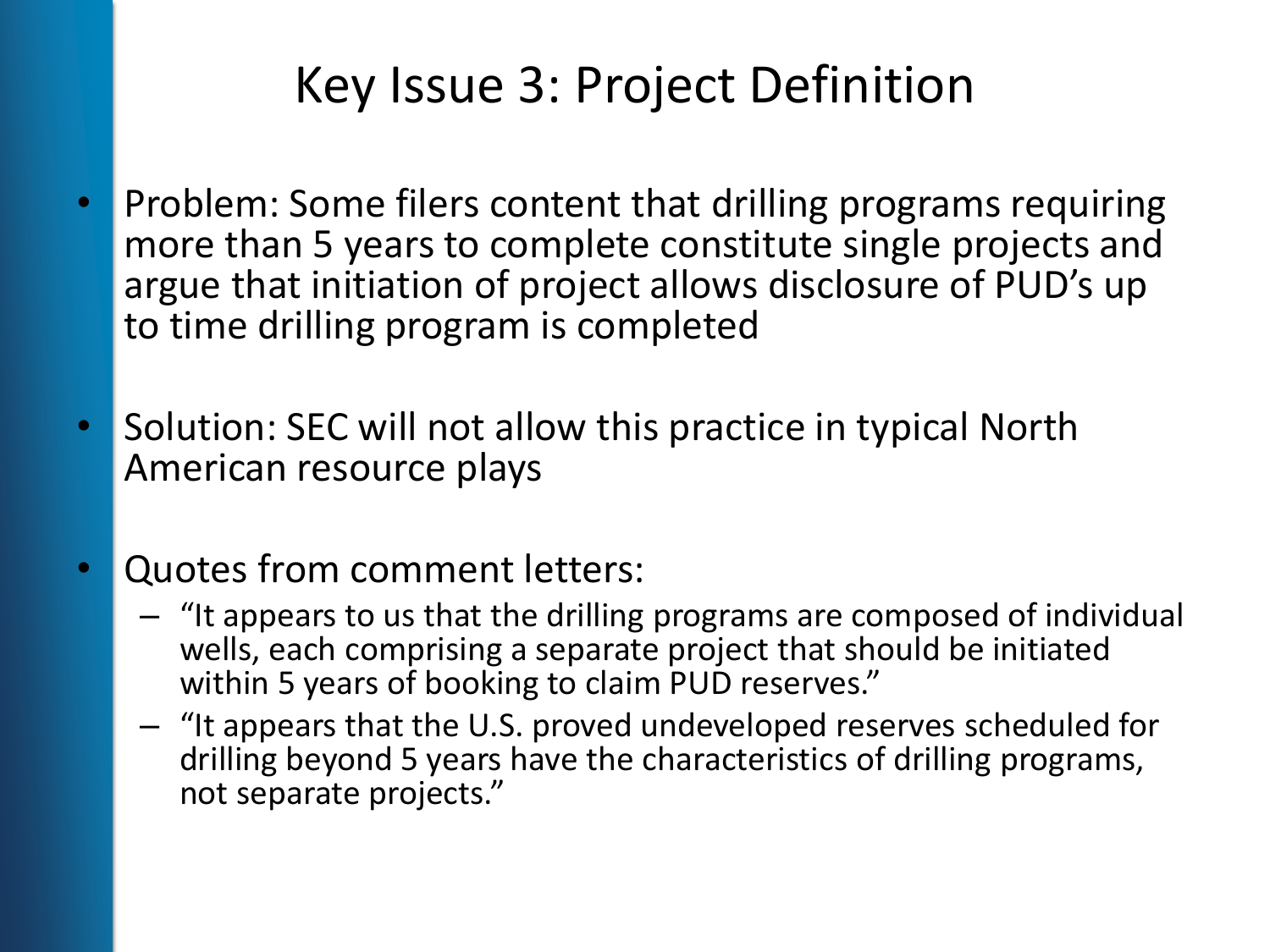# Key Issue 4: PUD Locations More Than One Offset Distance from Existing Producers

- Problem: Amended regulation S-X does not specify number of offset locations that may be categorized as proved
- Solution: SEC has not objected (ultimately) to PUD's two or more offset locations away from economic production if filer's arguments are persuasive
	- Example: Statistical arguments, such as in SPEE Monograph3, have been accepted in some cases
	- Example: For one filer, 24% of registrant's PUD locations in the Barnett shale were more than one offset location from an existing producer and 6% were more than two locations away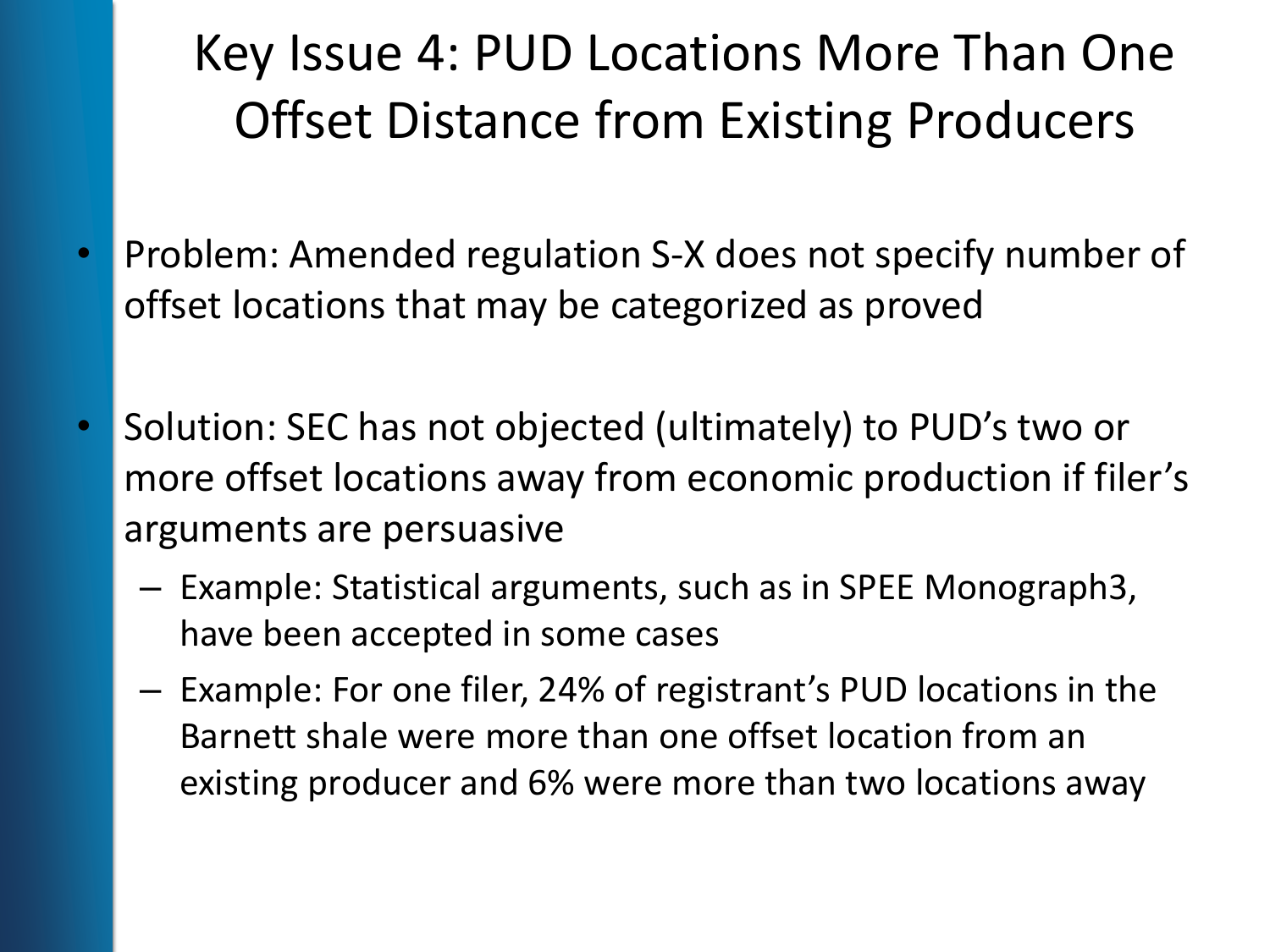### Key Issue 5: Third Party Reports

- S-K Item 1202(a)8 outlines requirements
- Problem: SEC staff has identified many deficiencies in filings and has asked for updating, amendments to 10-K's, and refiling
- Solution: pay chose attention to SEC requirements in 1202(a)8
- Some common problems:
	- Different reserves reported by filer and by third party
	- Failure to disclose assumptions rather than list of generic methods
	- References to 'boiler plate' methodologies rather than actual methodologies used
	- Lack of clarification of whether report was a review or an audit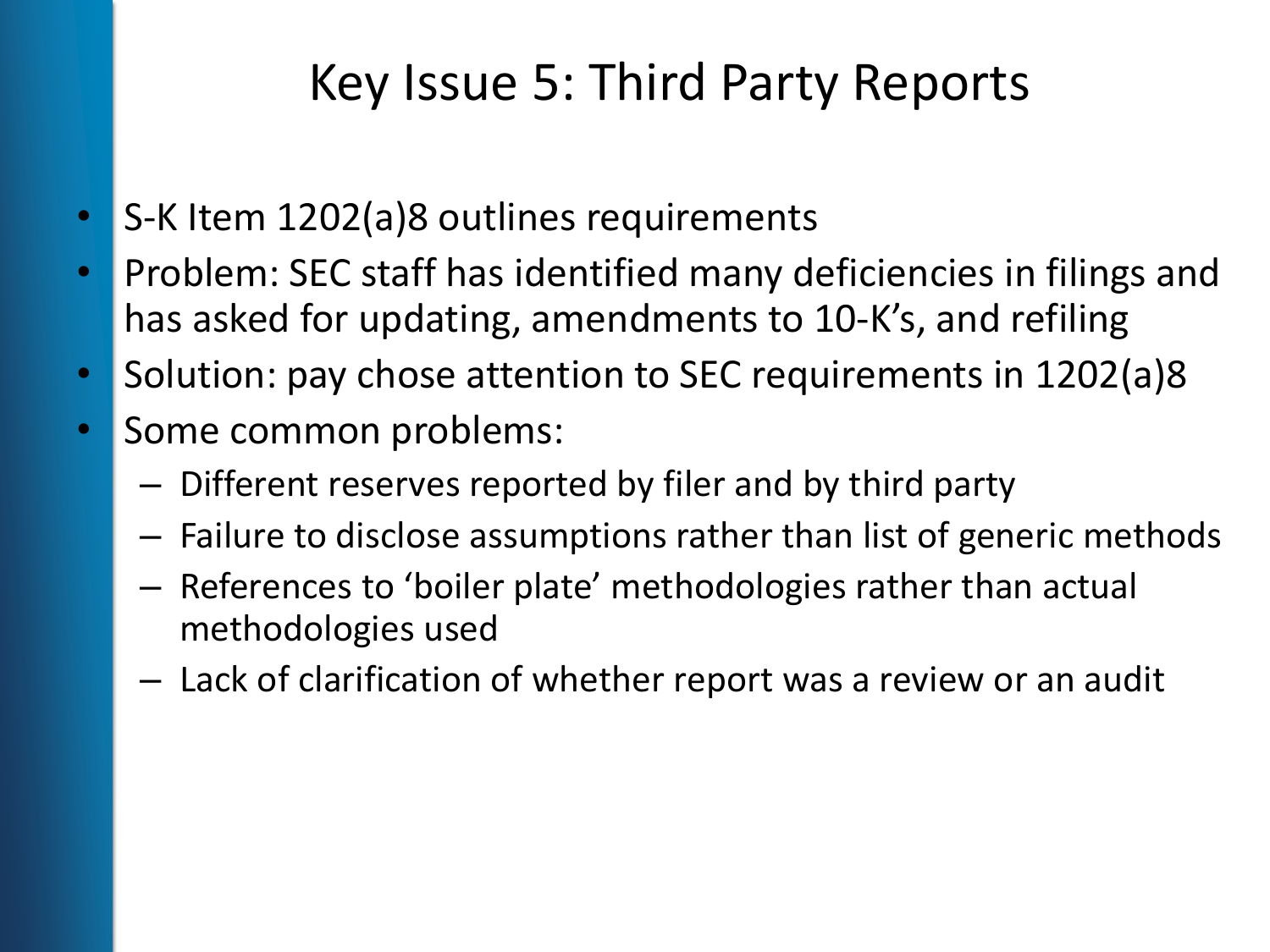### Key Issue 6: Changes to Proved Reserves

- FASB ASC 932-235-50-5 states "Changes in the net quantities of an entity's proved reserves of oil and gas during the year shall be disclosed. Changes resulting from all the following shall be shown separately with appropriate explanation of all significant changes."
- Problem: Often, "appropriate explanation" provided in generic form or not provided at all
- Possible Solution: We suggest a specific, rather than generic, narrative, related to each change category and volumes, expanding into the details of the nature of the changes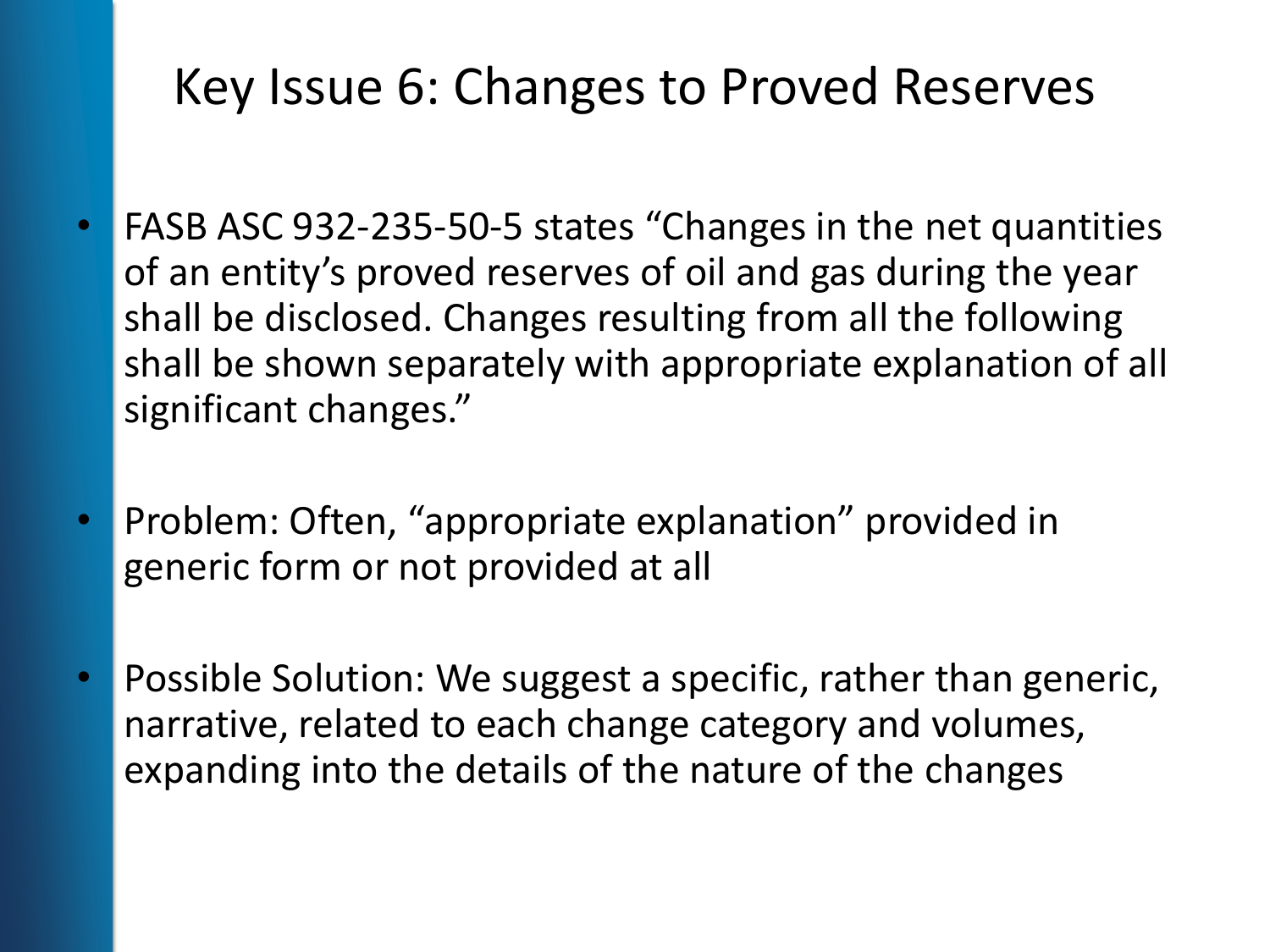# Other Issues, Less Frequently Addressed by SEC

- Delivery commitments
- Internal controls in reserves estimation process
- Reliable technology and compliance of methods disclosed
- Service contracts (e.g., Iraqi contracts)
- Production trends
- Procedures used to calculate prices
- Failure to include abandonment costs in calculating "Standardized Measure"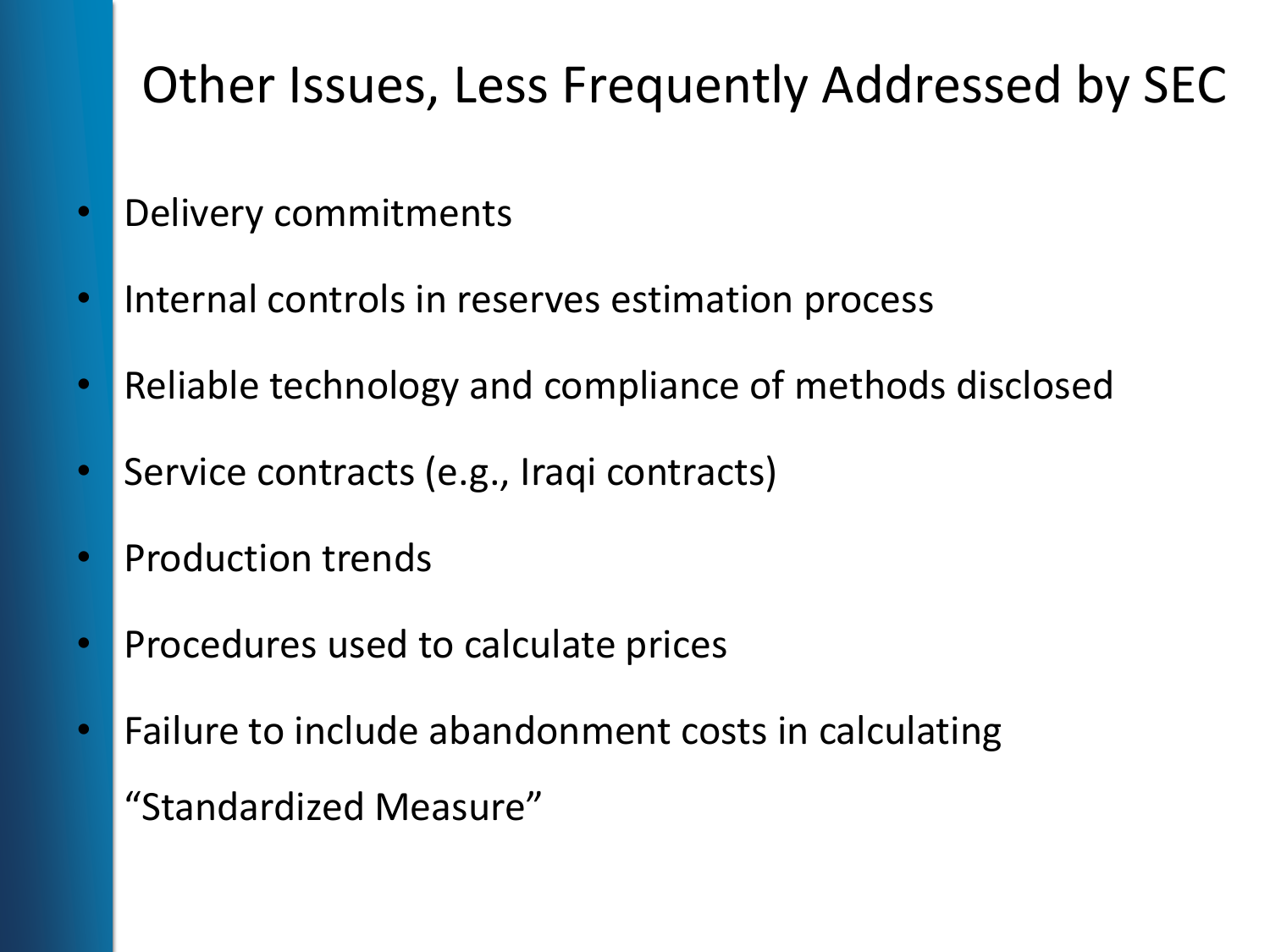# Misunderstandings Possibly Caused by Differences in PRMS and SEC Regulations

- Inclusion of fuel used in filer's own operations in reserves
- Different commercial conditions for different reserves categories
- Treatment of revenues from sales of non-hydrocarbons
- Reserves aggregation at project level
- Resource classification in unpenetrated fault blocks
- Consistency and repeatability of reliable technology required in SEC regulations
- Strict five-year rule in SEC regulation
- Use of forecast prices in PRMS as base case
- Project commerciality (based on best estimate) in PRMS vs. proved reserves viability in SEC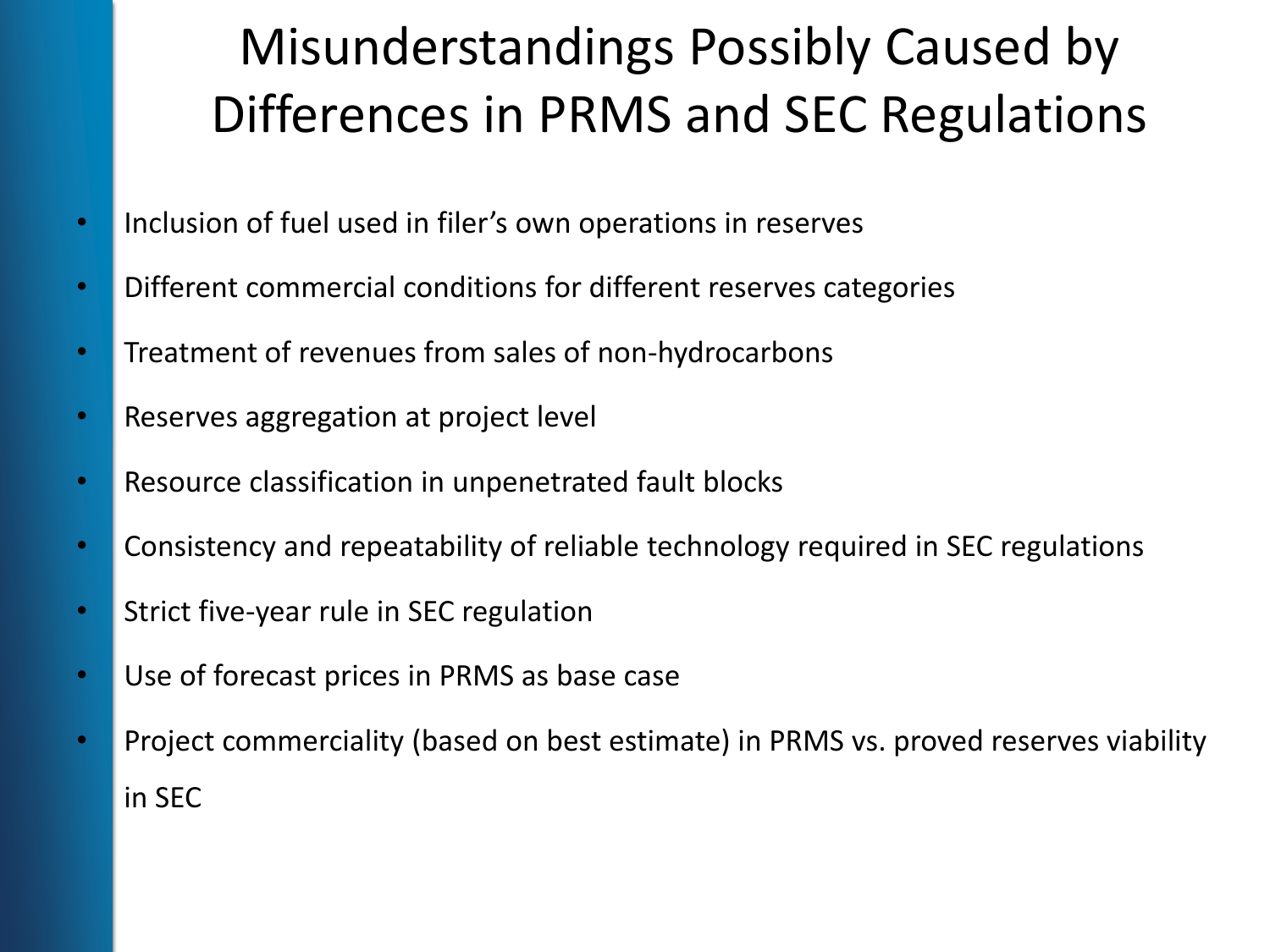# Summary of Key Issues Raised by SEC

#### • Proved undeveloped reserves

- Amount of PUD's converted to proved reserves during year
- Annual PUD conversion rate
- PUD reserves that take more than 5 years to mature to developed reserves
- PUD reserves and undeveloped acreage
- NGL's disclosures
- Project definition
- PUD locations more than one offset from existing producers
- Third party reports
- Changes in proved reserves